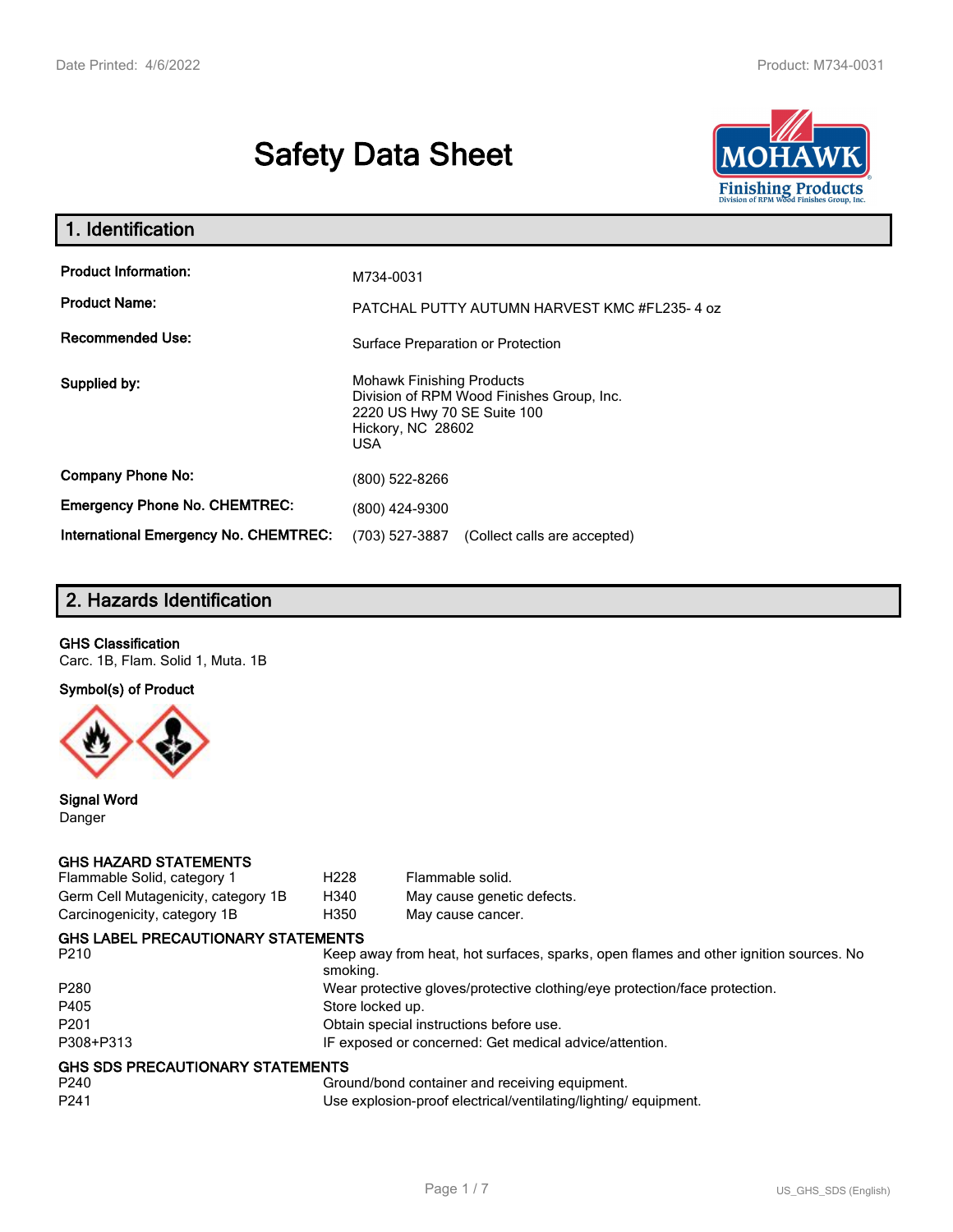# **3. Composition/Information on ingredients**

| <b>Chemical Name</b>         | CAS-No.    | Wt. %       | <b>GHS Symbols</b> | <b>GHS Statements</b> |
|------------------------------|------------|-------------|--------------------|-----------------------|
| crystalline silica           | 14808-60-7 | 40-55       | No Information     | No Information        |
| petroleum distillate         | 64742-48-9 | $10 - 25$   | GHS08              | H304-340-350          |
| modified complex hydrocarbon | 64742-60-5 | $10 - 25$   | GHS07              | H332                  |
| mixed glycercides            | 68308-54-3 | $2.5 - 10$  | No Information     | No Information        |
| polyethylene wax             | 8002-74-2  | $2.5 - 10$  | GHS07              | H332                  |
| titanium dioxide             | 13463-67-7 | $0.1 - 1.0$ | GHS08              | H351                  |

The exact percentage (concentration) of ingredients is being withheld as a trade secret.

The text for GHS Hazard Statements shown above (if any) is given in the "Other information" Section.

# **4. First-aid Measures**



FIRST AID - EYE CONTACT: IF IN EYES: Rinse cautiously with water for several minutes. Remove contact lenses, if present and easy to do. Continue rinsing. If eye irritation persists: Get medical advice/attention.

FIRST AID - SKIN CONTACT: IF ON SKIN: Gently wash with plenty of Soap and Water. If skin irritation occurs: Get medical advice/ attention.

FIRST AID - INGESTION: IF SWALLOWED: rinse mouth. Do NOT induce vomiting. IF exposed or if you feel unwell: Call a POISON CENTER or doctor/physician.

FIRST AID - INHALATION: IF INHALED: If breathing is difficult, remove victim to fresh air and keep at rest in a position comfortable for breathing. IF exposed or if you feel unwell: Call a POISON CENTER or doctor/physician.

# **5. Fire-fighting Measures**

**SPECIAL FIREFIGHTING PROCEDURES:** Evacuate all persons from the fire area to a safe location. Move non-burning material, as feasible, to a safe location as soon as possible. Fire fighters should be protected from potential explosion hazards while extinguishing the fire. Wear self-contained breathing apparatus (SCBA) and full fire-fighting protective clothing. Thoroughly decontaminate all protective equipment after use. Containers of this material may build up pressure if exposed to heat (fire). Use water spray to cool fire-exposed containers. Use water spray to disperse vapors if a spill or leak has not ignited. This precaution will help prevent the accumulation of an explosive vapor-air mixture after the initial fire is extinguished.

**FIREFIGHTING EQUIPMENT:** This is a NFPA/OSHA flammable solid. Follow NFPA 400, Chapters 5 and 13 for fire protection and fire suppression. Use a dry chemical, carbon dioxide, or similar ABC fire extinguisher for incipient fires. Water may be used to cool and prevent rupture of containers that are exposed to heat from fire.

## **6. Accidental Release Measures**

#### **ENVIRONMENTAL MEASURES:** No Information

**STEPS TO BE TAKEN IN CASE MATERIAL IS RELEASED OR SPILLED:** Follow personal protective equipment recommendations found in Section VIII. Personal protective equipment needs must be evaluated based on information provided on this sheet and the special circumstances created by the spill including; the material spilled, the quantity of the spill, the area in which the spill occurred, and the training and the expertise of employees in the area responding to the spill. Never exceed any occupational exposure limits. Shut off ignition sources; including electrical equipment and flames. Do not allow smoking in the area. Do not allow the spilled product to enter public drainage system or open waterways.

## **7. Handling and Storage**



**HANDLING:** Avoid inhalation and contact with eyes, skin, and clothing. Wash hands thoroughly after handling and before eating or drinking. In keeping with safe handling practices, avoid ignition sources (smoking, flames, pilot lights, electrical sparks); ground and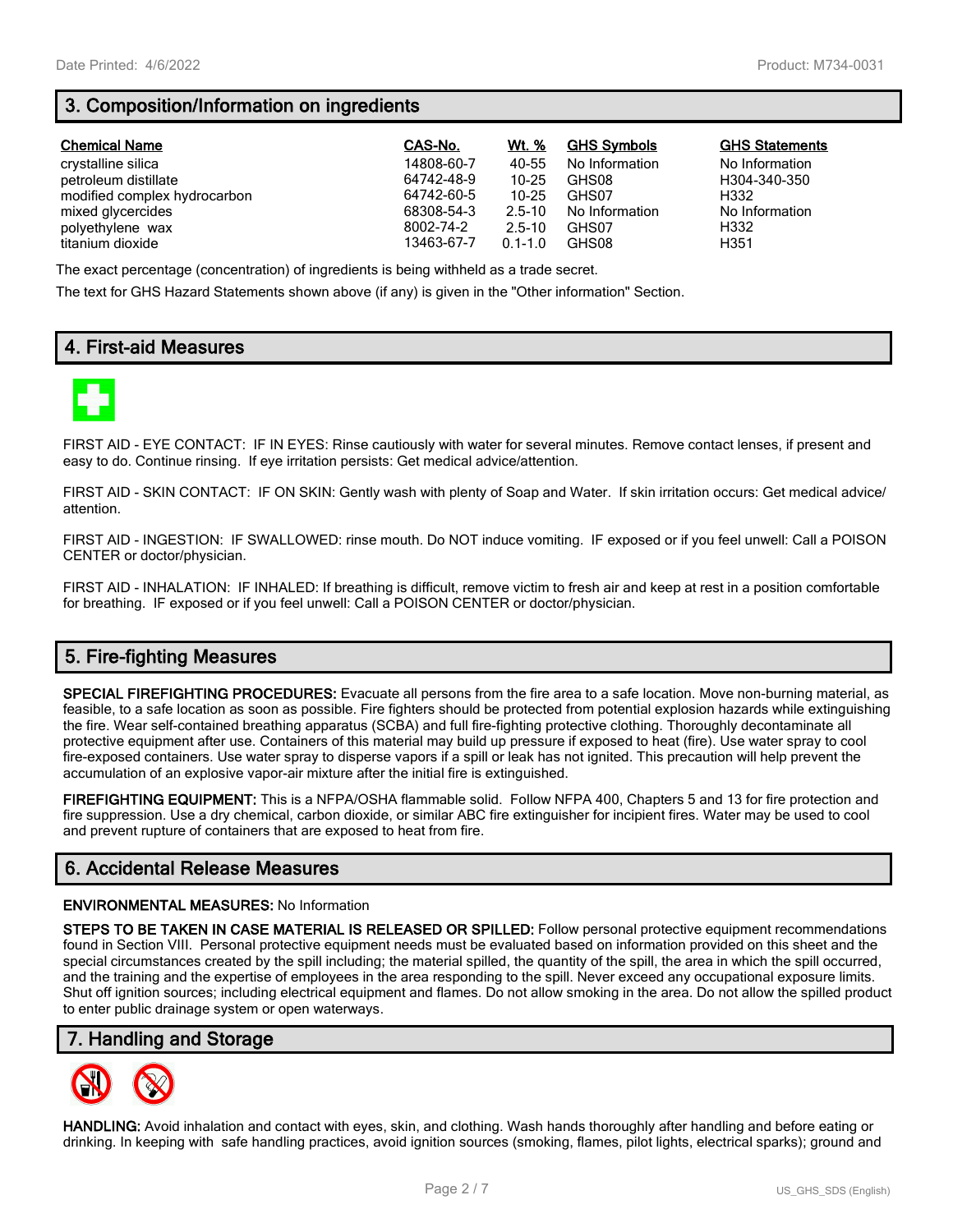bond containers when transferring the material to prevent static electricity sparks that could ignite vapor and use spark proof tools and explosion proof equipment. Empty containers may retain product residue or vapor. Do not pressurize, cut, weld, braze, solder, drill, grind, or expose container to heat, flame, sparks, static electricity, or other sources of ignition. Any of these actions can potentially cause an explosion that may lead to injury.

**STORAGE:** Keep containers closed when not in use. Store in cool well ventilated space away from incompatible materials.

## **8. Exposure Controls/Personal Protection**

| Ingredients with Occupational Exposure Limits |                         |                       |                     |                         |
|-----------------------------------------------|-------------------------|-----------------------|---------------------|-------------------------|
| <b>Chemical Name</b>                          | <b>ACGIH TLV-TWA</b>    | <b>ACGIH-TLV STEL</b> | <b>OSHA PEL-TWA</b> | <b>OSHA PEL-CEILING</b> |
| crystalline silica                            | $0.025 \,\mathrm{mg/m}$ | N.D.                  | $50 \mu q/m3$       | N.D.                    |
| petroleum distillate                          | N.D.                    | N.D.                  | N.D.                | N.D.                    |
| modified complex hydrocarbon                  | N.D.                    | N.D.                  | N.D.                | N.D.                    |
| mixed glycercides                             | N.D.                    | N.D.                  | N.D.                | N.D.                    |
| polyethylene wax                              | $2 \text{ mg/m}$ 3      | N.D.                  | N.D.                | N.D.                    |
| titanium dioxide                              | 10 mg/m $3$             | N.D.                  | 15 mg/m $3$         | N.D.                    |

**Further Advice: MEL = Maximum Exposure Limit OES = Occupational Exposure Standard SUP = Supplier's Recommendation Sk = Skin Sensitizer N.E. = Not Established N.D. = Not Determined**

#### **Personal Protection**



**RESPIRATORY PROTECTION:** In case of insufficient ventilation wear suitable respiratory equipment.

**SKIN PROTECTION:** Wear chemical resistant footwear and clothing such as gloves, an apron or a whole body suit as appropriate.



**EYE PROTECTION:** Safety glasses



**OTHER PROTECTIVE EQUIPMENT:** No Information



**HYGIENIC PRACTICES:** It is good practice to avoid contact with the product and/or its vapors, mists or dust by using appropriate protective measures. Wash thoroughly after handling and before eating or drinking.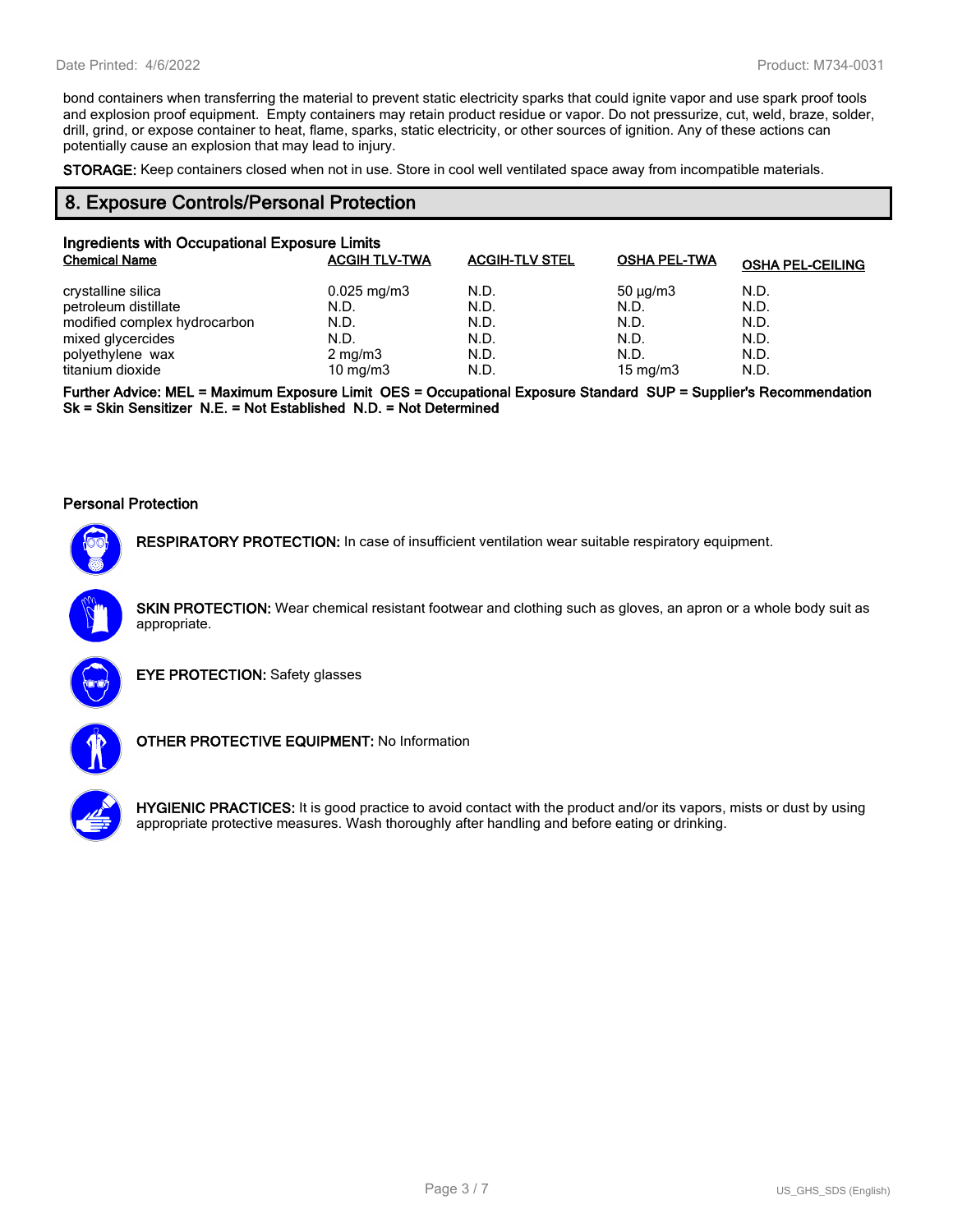**N.I. = No Information**

# **9. Physical and Chemical Properties**

| Appearance:                    | Solid                      | <b>Physical State:</b>                      | <b>SOLID</b>   |
|--------------------------------|----------------------------|---------------------------------------------|----------------|
| Odor:                          | Oily Hydrocarbon           | <b>Odor Threshold:</b>                      | Not determined |
| Density, g/cm3:                | 1.252                      | pH:                                         | Not determined |
| Freeze Point, °F:              | Not determined             | Viscosity:                                  | Not determined |
| <b>Solubility in Water:</b>    | Not determined             | Partition Coefficient, n-octanol/<br>water: | Not determined |
| Decomposition temperature, °F: | Not determined             | <b>Explosive Limits, %:</b>                 | Not determined |
| Boiling Range, °F:             | Not determined             | Flash Point, °F:                            | 210 °F         |
| Combustibility:                | <b>Supports Combustion</b> | Auto-Ignition Temperature, °F:              | Not determined |
| <b>Evaporation Rate:</b>       | Slower than Diethyl Ether  | Vapor Pressure, mmHq:                       | Not determined |
| <b>Vapor Density:</b>          | Not determined             |                                             |                |

# **10. Stability and reactivity**

**STABILITY:** Stable under normal conditions.

**CONDITIONS TO AVOID:** Heat, flames and sparks.

**INCOMPATIBILITY:** Acids, Bases, Oxidizing agents

**HAZARDOUS DECOMPOSITION PRODUCTS:** Not determined.

## **11. Toxicological information**

**Practical Experiences**

**EMERGENCY OVERVIEW:** No Information

**EFFECT OF OVEREXPOSURE - EYE CONTACT:** No Information

**EFFECT OF OVEREXPOSURE - INGESTION:** No Information

**EFFECT OF OVEREXPOSURE - INHALATION:** No Information

**EFFECT OF OVEREXPOSURE - SKIN CONTACT:** No Information

**CARCINOGENICITY:** May cause cancer.

This product contains Titanium Dioxide, which is listed by IARC as possibly carcinogenic to humans (Group 2B). This listing is based on inadequate evidence of carcinogenicity in humans and sufficient evidence in experimental animals. This classification is relevant when exposed to titanium dioxide in dust or powder form only, including cured product that is subject to sanding, grinding, cutting, or other surface preparation activities.

#### **PRIMARY ROUTE(S) OF ENTRY:**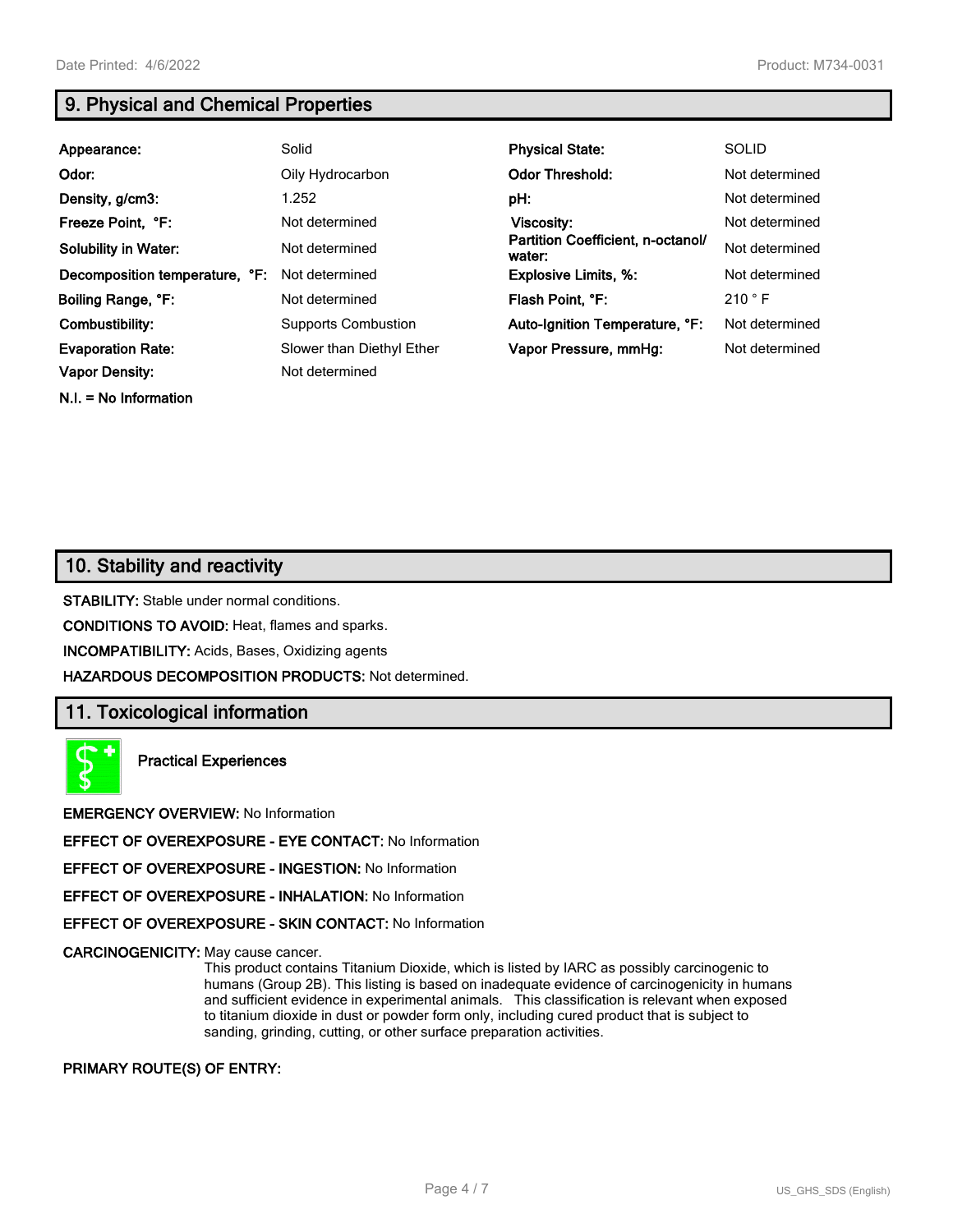#### **Acute Toxicity Values The acute effects of this product have not been tested. Data on individual components are tabulated below**

| CAS-No.    | <b>Chemical Name</b>         | Oral LD50        | Dermal LD50                  | Vapor LC50   |
|------------|------------------------------|------------------|------------------------------|--------------|
| 14808-60-7 | crystalline silica           | >5000 mg/kg      | >5000 mg/kg                  | >20 mg/l Rat |
| 64742-48-9 | petroleum distillate         | >5000 mg/kg Rat  | >3160 mg/kg Rabbit           | >20 mg/L Rat |
| 64742-60-5 | modified complex hydrocarbon | >5000 mg/kg Rat  | >3600 mg/kg Rabbit           | >20          |
| 68308-54-3 | mixed glycercides            | >5001            | >5001                        | >20.1        |
| 8002-74-2  | polyethylene wax             | >3750 mg/kg Rat  | >3600 mg/kg Rabbit           | $>14$ ma/l   |
| 13463-67-7 | titanium dioxide             | >10000 mg/kg Rat | >10000 mg/kg Rabbit >20 mg/l |              |

#### **N.I. = No Information**

## **12. Ecological information**

**ECOLOGICAL INFORMATION:** Ecological evaluation of this material has not been performed; however, do not allow the product to be released to the environment without governmental approval/permits.

## **13. Disposal Information**



**Product**

**DISPOSAL METHOD:** Waste from this material may be a listed and/or characteristic hazardous waste. Dispose of material, contaminated absorbent, container and unused contents in accordance with local, state, and federal regulations.

**STEPS TO BE TAKEN IN CASE MATERIAL IS RELEASED OR SPILLED:** Follow personal protective equipment recommendations found in Section VIII. Personal protective equipment needs must be evaluated based on information provided on this sheet and the special circumstances created by the spill including; the material spilled, the quantity of the spill, the area in which the spill occurred, and the training and the expertise of employees in the area responding to the spill. Never exceed any occupational exposure limits. Shut off ignition sources; including electrical equipment and flames. Do not allow smoking in the area. Do not allow the spilled product to enter public drainage system or open waterways.

## **14. Transport Information**

**SPECIAL TRANSPORT PRECAUTIONS:** No Information

**DOT:** NOT RESTRICTED

**IATA:** NOT RESTRICTED

**IMDG:** NOT RESTRICTED

## **15. Regulatory Information**

## **U.S. Federal Regulations:**

#### **CERCLA - SARA Hazard Category**

This product has been reviewed according to the EPA 'Hazard Categories' promulgated under Sections 311 and 312 of the Superfund Amendment and Reauthorization Act of 1986 (SARA Title III) and is considered, under applicable definitions, to meet the following categories:

Fire Hazard, Chronic Health Hazard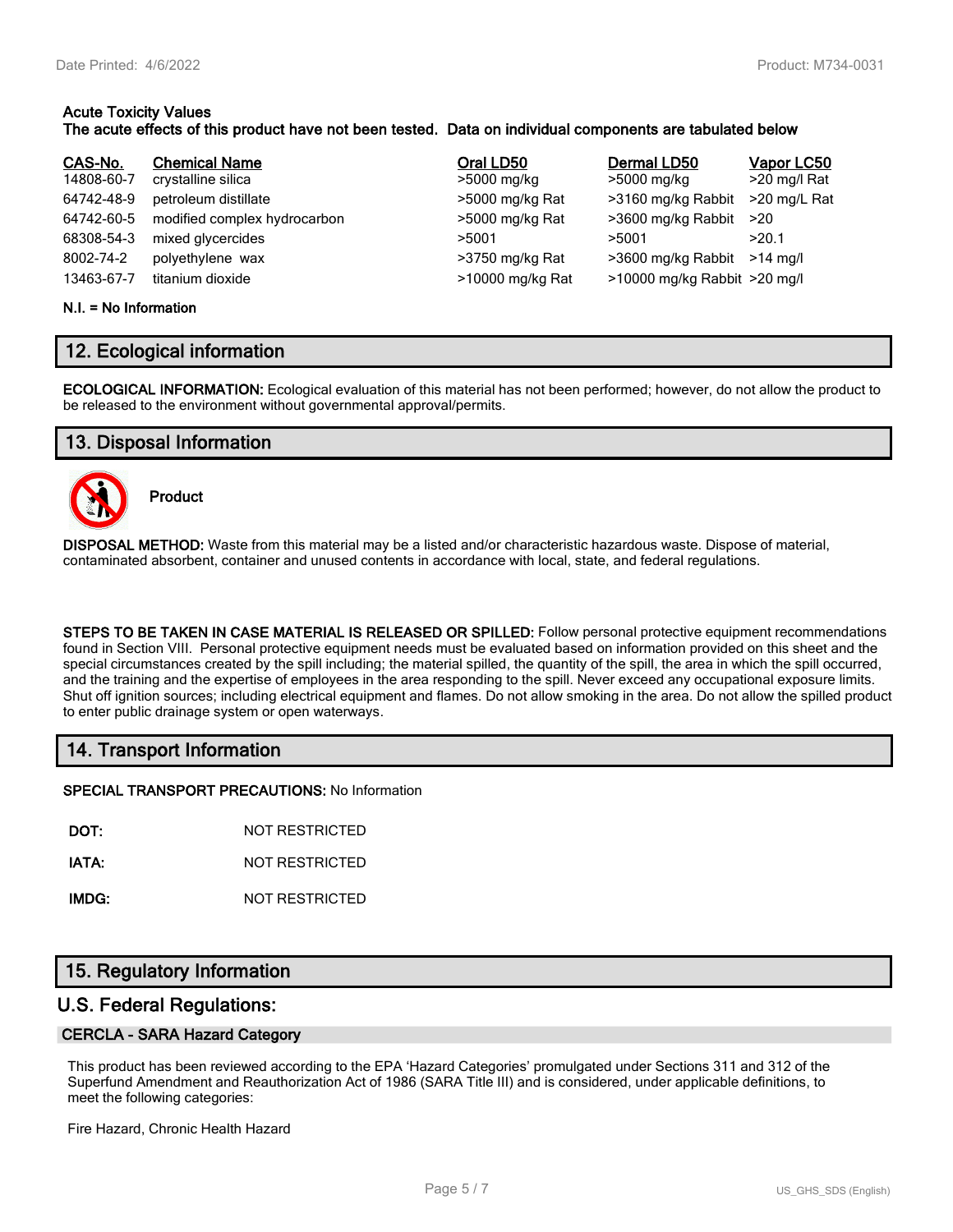#### **SARA SECTION 313**

This product contains the following substances subject to the reporting requirements of Section 313 of Title III of the Superfund Amendment and Reauthorization Act of 1986 and 40 CFR part 372:

No Sara 313 components exist in this product.

#### **TOXIC SUBSTANCES CONTROL ACT**

This product contains the following chemical substances subject to the reporting requirements of TSCA 12(B) if exported from the United States:

#### **Chemical Name CAS-No.**

zinc 7440-66-6 lead 7439-92-1

# **U.S. State Regulations:**

## **CALIFORNIA PROPOSITION 65**

WARNING: Cancer and Reproductive Harm - www.P65Warnings.ca.gov.

Crystalline Silica, Cancer, 43.3888% Cadmium, Reproductive Harm, 0%

## **16. Other Information**

| <b>Revision Date:</b>       | 3/1/2022                                                                                                                                                                                                                                                                                                               | <b>Supersedes Date:</b>                                    | 7/26/2021 |
|-----------------------------|------------------------------------------------------------------------------------------------------------------------------------------------------------------------------------------------------------------------------------------------------------------------------------------------------------------------|------------------------------------------------------------|-----------|
| <b>Reason for revision:</b> | <b>Product Composition Changed</b><br>Substance Hazard Threshold % Changed<br>01 - Product Information<br>02 - Hazards Identification<br>03 - Composition/Information on Ingredients<br>09 - Physical & Chemical Information<br>15 - Regulatory Information<br>16 - Other Information<br>Revision Statement(s) Changed | Substance and/or Product Properties Changed in Section(s): |           |
| Datasheet produced by:      | <b>Regulatory Department</b>                                                                                                                                                                                                                                                                                           |                                                            |           |
| <b>HMIS Ratings:</b>        |                                                                                                                                                                                                                                                                                                                        |                                                            |           |

| . .<br>-<br>ле<br><br><br> |  |  | - --<br>$ -$<br>.<br>лил |  |
|----------------------------|--|--|--------------------------|--|
|                            |  |  |                          |  |

## **Volatile Organic Compounds, gr/ltr:** 338

#### **Text for GHS Hazard Statements shown in Section 3 describing each ingredient:**

| H304 | May be fatal if swallowed and enters airways.                   |
|------|-----------------------------------------------------------------|
| H332 | Harmful if inhaled.                                             |
| H340 | May cause genetic defects.                                      |
| H350 | May cause cancer.                                               |
| H351 | Suspected of causing cancer.                                    |
|      | cons for CHS Dictograms shown in Section 3 describing each ingr |

**Icons for GHS Pictograms shown in Section 3 describing each ingredient:**

**GHS07**